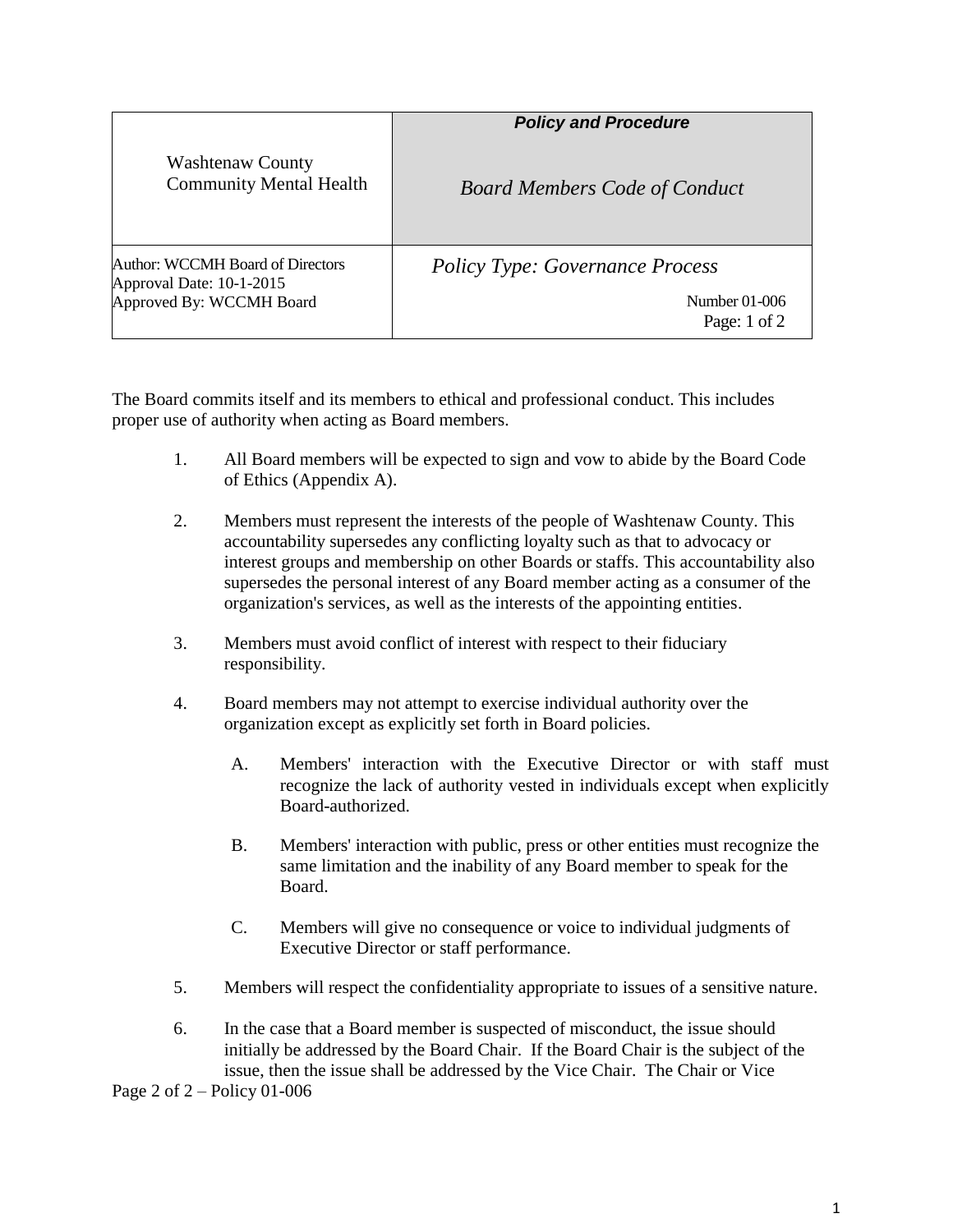Chair will be expected to address the issue with the individual within 30 days, and/or set up a sub-committee to address the issue further. In the extreme case that gross misconduct is substantiated and cannot justifiably be addressed by the Chair, Vice Chair, and/or subcommittee, it will be reported to the accused's appointing entity by the Board Chair or Vice Chair.